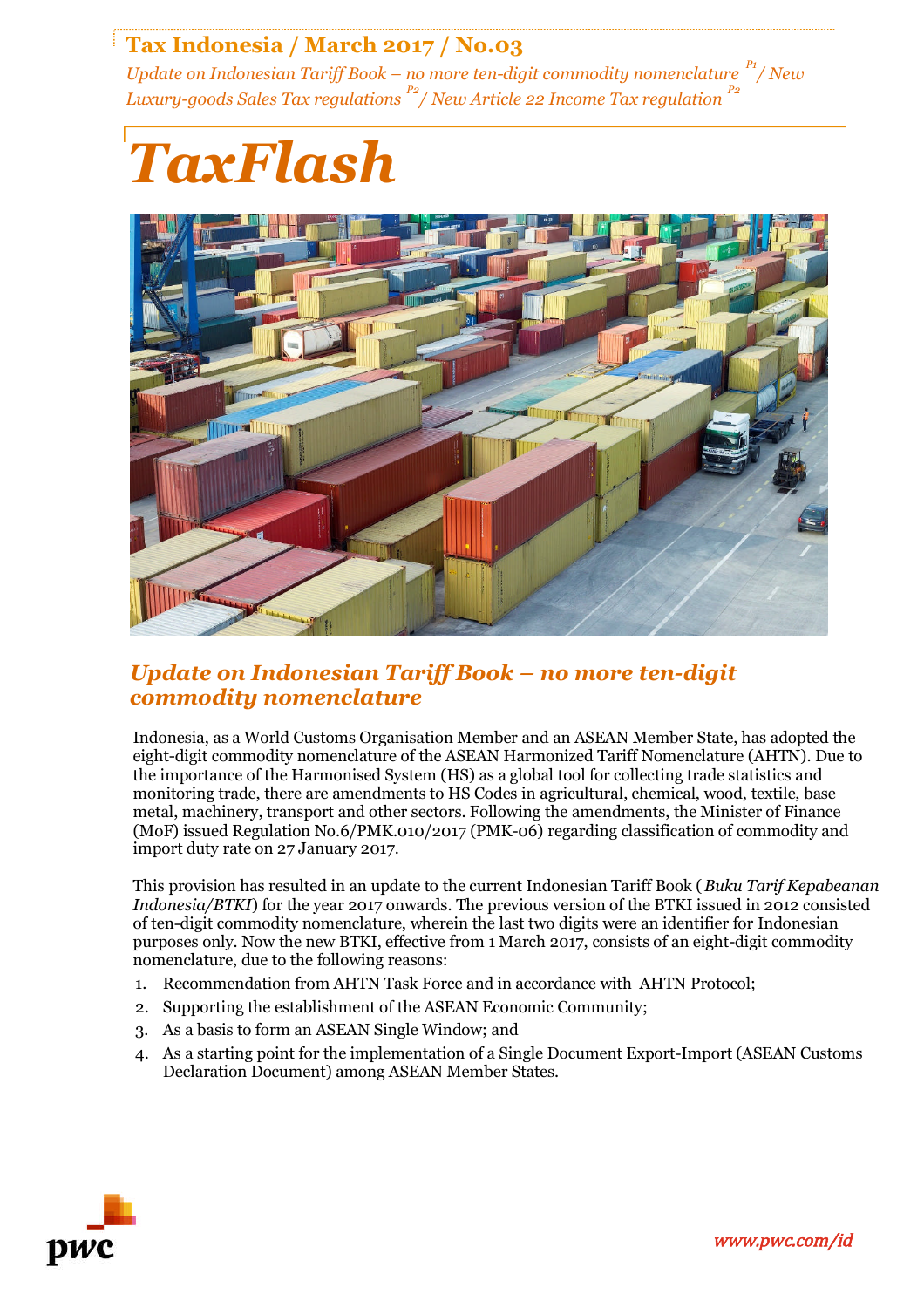The updates to the BKTI are summarised as follows:

|                                  | <b>BTKI</b> (2012)      | <b>BTKI</b> (2017)      |
|----------------------------------|-------------------------|-------------------------|
| <b>Classification Structure</b>  | 10 digits               | 8 digits                |
| <b>Total Chapters</b>            | 98                      | 98                      |
| <b>Total Subheading WCO</b>      | $5,205$ (6-digit level) | $5,387$ (6-digit level) |
| <b>Total Subheading AHTN</b>     | $9,558$ (8-digit level) | 10,826 (8-digit level)  |
| <b>Total HS Codes (National)</b> | 10,025 (10-digit level) |                         |

# *New Luxury-goods Sales Tax regulations*

Following global changes to HS Codes as mentioned in PMK-6, the MoF has amended other relevant tax regulations to be in line with the new HS Codes. On 1 March 2017, the MoF has issued the following regulations in relation to Luxury-goods Sales Tax (LST):

- 1. Regulation No.33/PMK.010/2017 (PMK-33) as an amendment to the MoF Regulation No.64/PMK.011/2014 regarding types of motor vehicle subject to LST; and
- 2. Regulation No.35/PMK.010/2017 (PMK-35) regarding types of luxurious taxable goods other than motor vehicle subject to LST. This regulation revokes MoF Regulation No.106/PMK.010/2015 as amended by MoF Regulation No.206/PMK.010/2015.

Other than updating the HS Codes, PMK-33 and PMK-35 do not change the list of goods subject to LST nor any shifting in the LST rates. Specific to motor vehicles, PMK-33 now includes hybrid engines in the definition of each type of motor vehicle.

# *New Article 22 Income Tax regulations*

On 1 March 2017, the MoF also issued Regulation No.34/PMK.010/2017 (PMK-34) on Article 22 Income Tax (*PPh 22*) collection to update several points as well as to reflect the new HS Codes as stipulated in PMK-6. PMK-34 revokes MoF Regulation No.154/KMK.03/2010 as lastly amended by MoF Regulation No.16/PMK.010/2016.

Key changes in PPh 22 collection stipulated in PMK-34 are as follows:

## The import of certain end consumer goods subject to PPh 22 at 10%

On top of the existing list of goods, PMK-34 adds packages that are subject to single rated import duty under Customs Law to be also subject to PPh 22.

## The purchase of oil fuel by gas stations

PMK-34 shifts the focus of PPh 22 imposition to be seller-centric rather than buyer-centric, as follows:

- 1. PPh 22 at 0.25% now applies to the sale of oil fuel by Pertamina and its subsidiaries to gas stations. Previously it applied to the purchase of oil fuel by Pertamina gas stations;
- 2. PPh 22 at 0.3% now applies to the sale of oil fuel by parties other than Pertamina and its subsidiaries to gas stations. Previously it applied to the purchase of oil fuel by non-Pertamina gas station.

## The purchase of forestry, plantation, agriculture, cattle breeding, and fishery products by manufacturers or exporters

PMK-34 is focusing on the imposition of PPh 22 on the purchase of the above products without limiting the manufacturers or exporters to be only those in forestry, plantation, agriculture, cattle breeding, and fishery sectors. The rate of PPh 22 remains the same at 0.25%.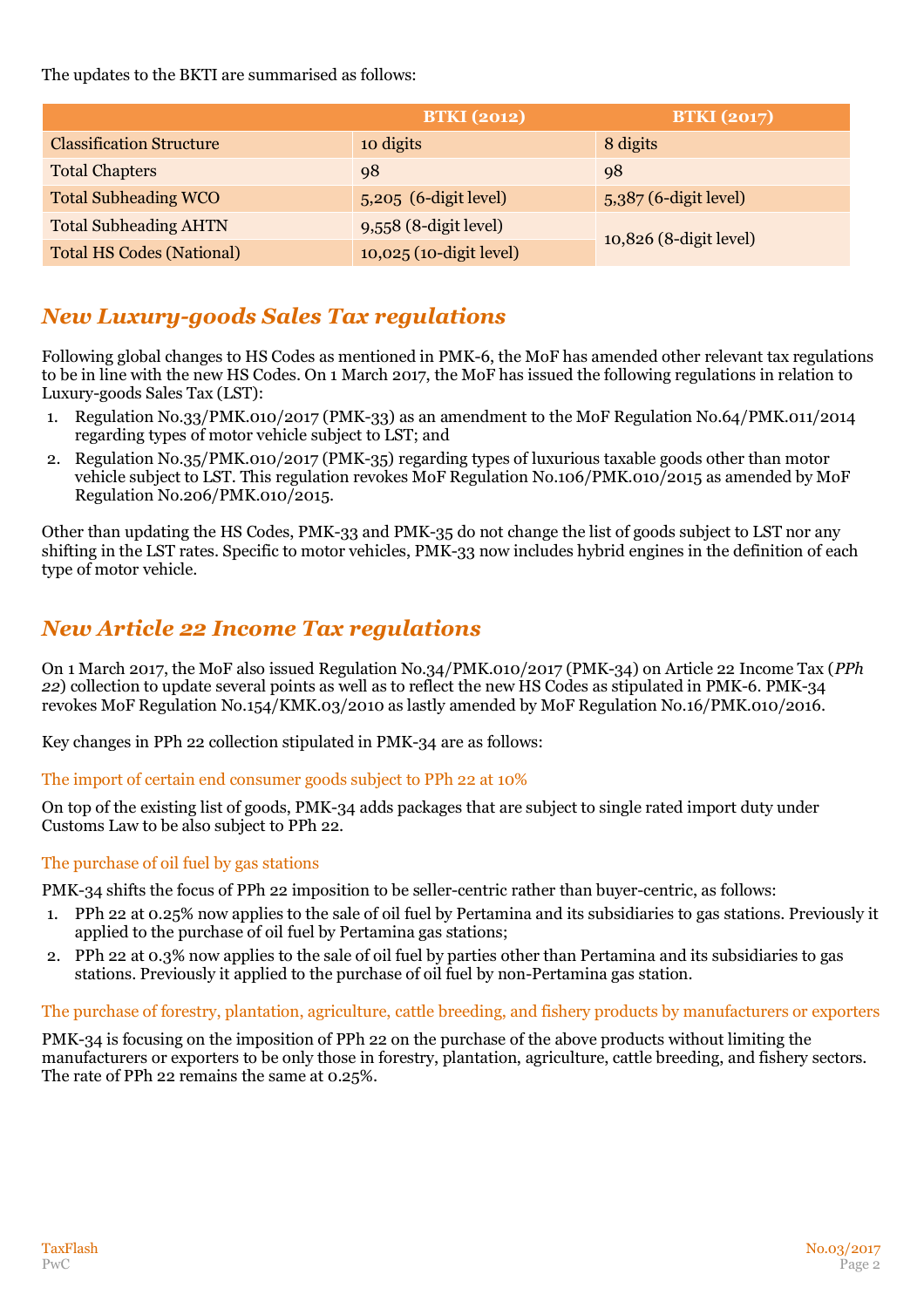### Additional event that is exempt from PPh 22 collection on the sale of certain products to certain PPh 22 Collectors

The sale of certain products to certain PPh 22 Collectors (e.g. State Owned Enterprises/SOEs and its subsidiaries) may be exempt from PPh 22. One of these events is the sale of oil and gas (including derivative products sourced from upstream oil and gas) produced in Indonesia by a Contractor of a Production Sharing Contract or the Contractor's head office. This exemption has now expanded to the sale of the same products by the Contractor's trading arms.

The purchase of basic necessity foods by the Bureau of Logistics (*Badan Urusan Logistik/BULOG*) or appointed **SOEs** 

With the aim of maintaining food availability and price stability, this event is now added as an exemption from PPh 22. This tax exemption will apply automatically without the need for a Tax Exemption Letter issued by the Director General of Tax.